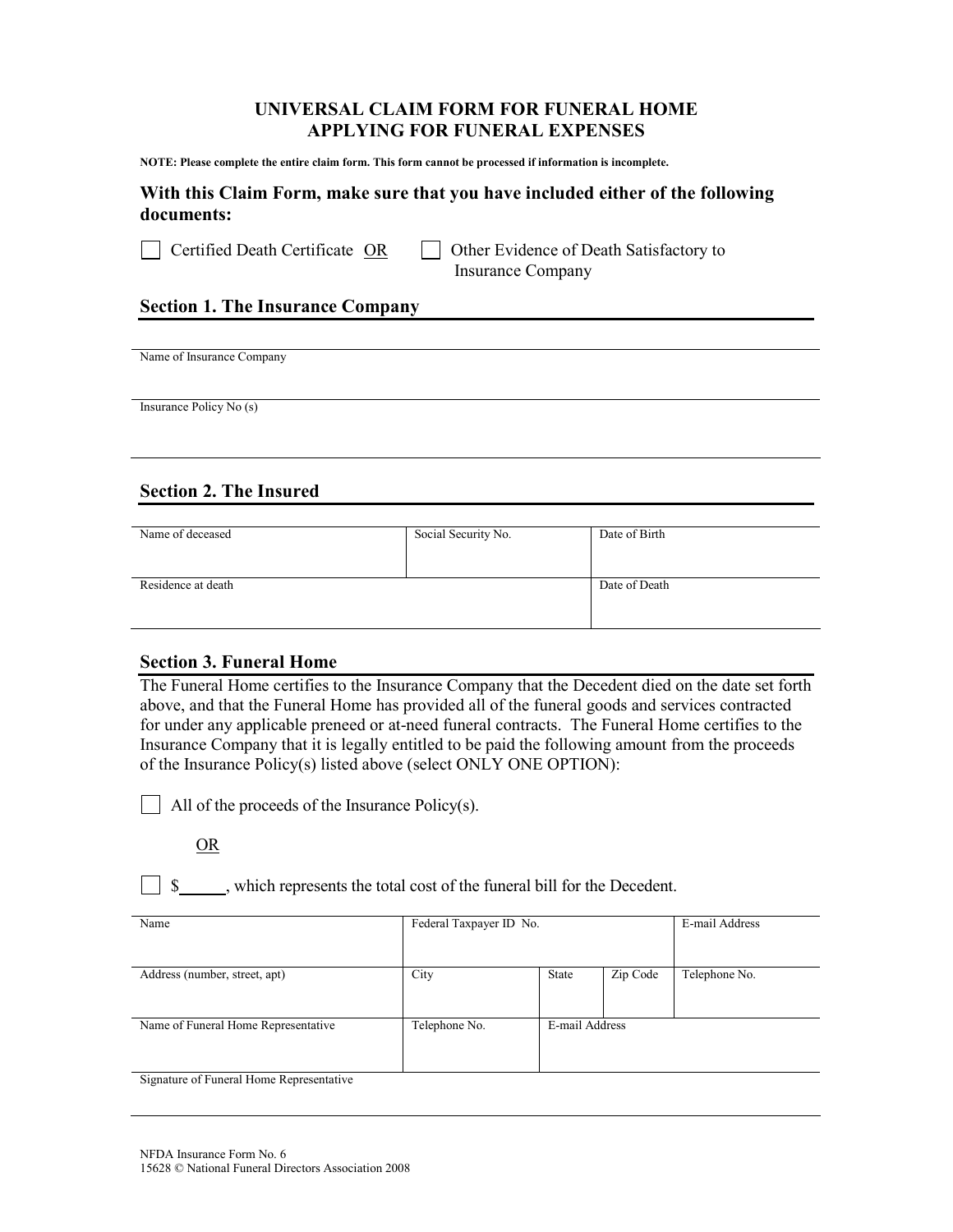### Statement of Beneficiary (Name, Social Security No. and signature of each beneficiary is required)

If there will be excess proceeds from the Insurance  $Policy(s)$  after the funeral bill is paid to the Funeral Home, the beneficiary(s) listed in the Insurance Policy(s) need to complete the following Statement of Beneficiary and submit it with the Universal Claim Form for the Funeral Home.

| Name of Beneficiary | Social Security No. | Relationship to Decedent |
|---------------------|---------------------|--------------------------|
|                     |                     |                          |
|                     |                     |                          |

I hereby certify under penalties of perjury that the Social Security number on this form is correct. I am not subject to backup withholding. I am making claim for the life insurance proceeds as

(Beneficiary, Spouse, Executor, Trustee, etc.)

### The Internal Revenue Service does not require your consent to any provision of this document other than the certificate required to avoid backup withholding.

| Beneficiary Signature |  | Date |
|-----------------------|--|------|
|                       |  |      |
|                       |  |      |
|                       |  |      |

| Name of Beneficiary | Social Security No. | Relationship to Decedent |
|---------------------|---------------------|--------------------------|
|                     |                     |                          |
|                     |                     |                          |

I hereby certify under penalties of perjury that the Social Security number on this form is correct. I am not subject to backup withholding. I am making claim for the life insurance proceeds  $as$ 

(Beneficiary, Spouse, Executor, Trustee, etc.)

#### The Internal Revenue Service does not require your consent to any provision of this document other than the certificate required to avoid backup withholding.

| <b>Beneficiary Signature</b> |  | Date |  |
|------------------------------|--|------|--|
|                              |  |      |  |
|                              |  |      |  |
|                              |  |      |  |

# **SEE REVERSE SIDE FOR FRAUD WARNINGS**